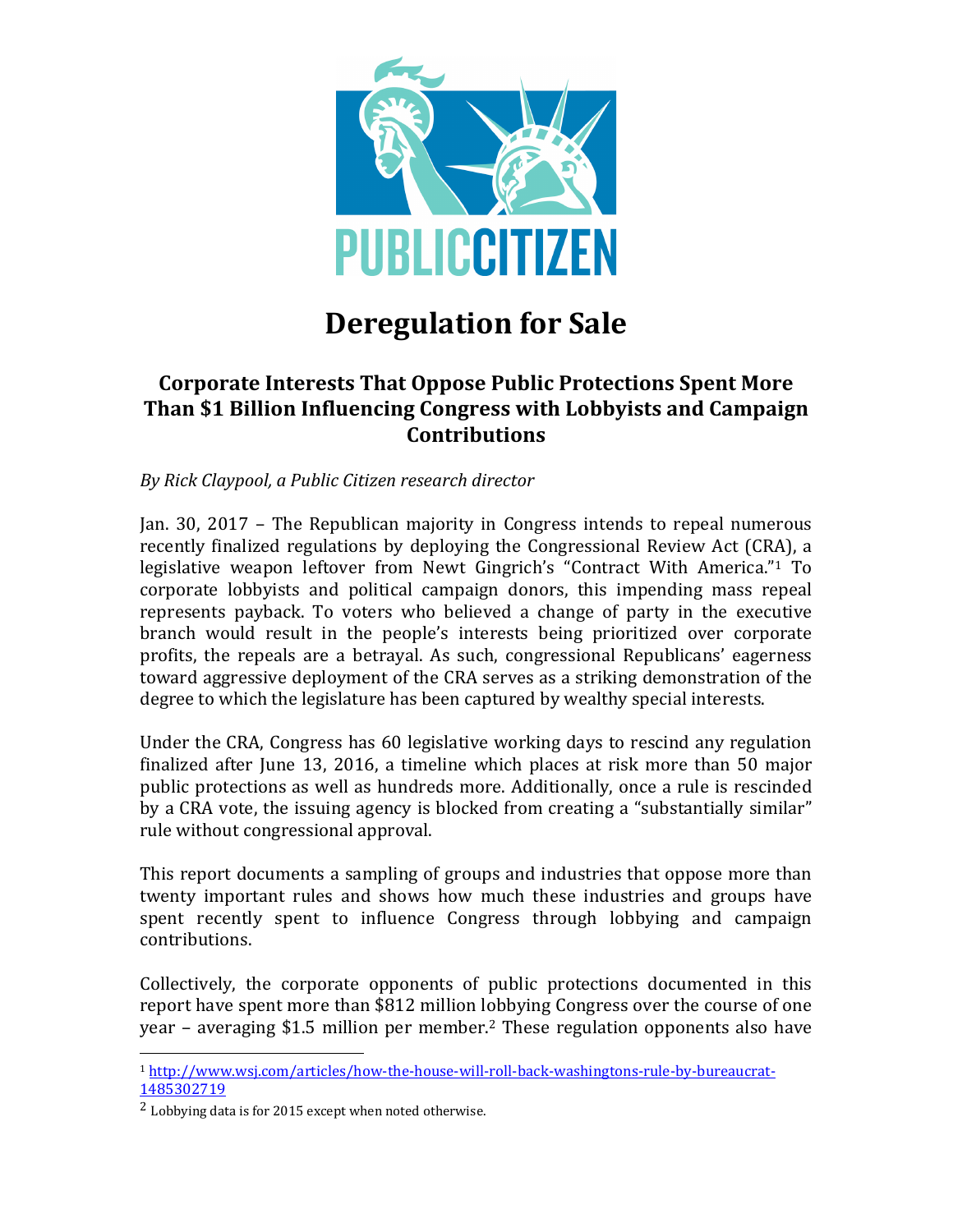spent more than \$513 million toward supporting 2016 congressional election campaigns – averaging more than  $$950,000$  per member and favoring Republican candidates by a ratio of 3-to-1.

#### **Methodology**

Opposition from the industries and groups to each specific rule is documented through a combination of publicly available comments on regulations.gov and media reports. Lobbying and campaign finance data for each industry and group was acquired through the Center for Responsive Politics' data on OpenSecrets.org. Lobbying data represents the total spent by each group or industry within one respective year, and so is intended as an illustration of the respective group or industry's power to influence Congress. The data does not show, and is not intended to illustrate, any industry or group's lobbying spending on the particular rules or issues concerned. Likewise, political spending data also is intended as an illustration of the respective group or industry's influence, and does not show the degree to which the particular rules or issues addressed in this report were part of political campaigns.

| <b>Agency</b>                                                                               | <b>Rule</b>                                                                              | <b>Opponents Include</b>                                                                         | <b>Opposition</b><br><b>Spending</b> |
|---------------------------------------------------------------------------------------------|------------------------------------------------------------------------------------------|--------------------------------------------------------------------------------------------------|--------------------------------------|
| <b>Centers for Medicare</b><br>& Medicaid Services                                          | Prevents nursing homes<br>from using fine print to<br>block residents' civil rights      | American Health Care<br>Association, U.S. Chamber of<br>Commerce                                 | \$83,207,000                         |
| <b>Consumer Financial</b><br><b>Protection Bureau</b><br>(CFPB)                             | Consumer protections for<br>prepaid cards                                                | Commercial banks, U.S.<br>Chamber                                                                | \$143,277,735                        |
| <b>CFPB</b>                                                                                 | Prevents banks from using<br>fine print to block<br>customers' civil rights              | Commercial banks.<br>finance/credit companies,<br>U.S. Chamber                                   | \$177,125,329                        |
| <b>CFPB</b>                                                                                 | Consumer protections for<br>payday loans                                                 | Commercial banks,<br>finance/credit companies,<br>payday lenders                                 | \$103,602,329                        |
| Department of<br>Education (ED)                                                             | Protections and financial<br>relief provisions for<br>students of for-profit<br>colleges | For-profit colleges                                                                              | \$5,625,185                          |
| <b>ED</b>                                                                                   | Wage protections for<br>people with disabilities                                         | ACCSES, SourceAmerica                                                                            | \$700,000                            |
| Department of Energy<br>(DOE) / Energy<br>Efficiency &<br>Renewable Energy<br>Office (EERE) | Increased energy efficiency<br>standards for battery<br>chargers                         | U.S. Chamber, American<br>Petroleum Institute,<br>National Association of<br>Manufacturers (NAM) | \$103,945,000                        |
| DOE / EERE                                                                                  | Increased energy efficiency<br>standards for ceiling fans                                | U.S. Chamber of Commerce,<br>American Petroleum<br>Institute, NAM                                | \$103,945,000                        |

TABLE: 21 Rules at Risk and Top Opponents Documented in This Report\*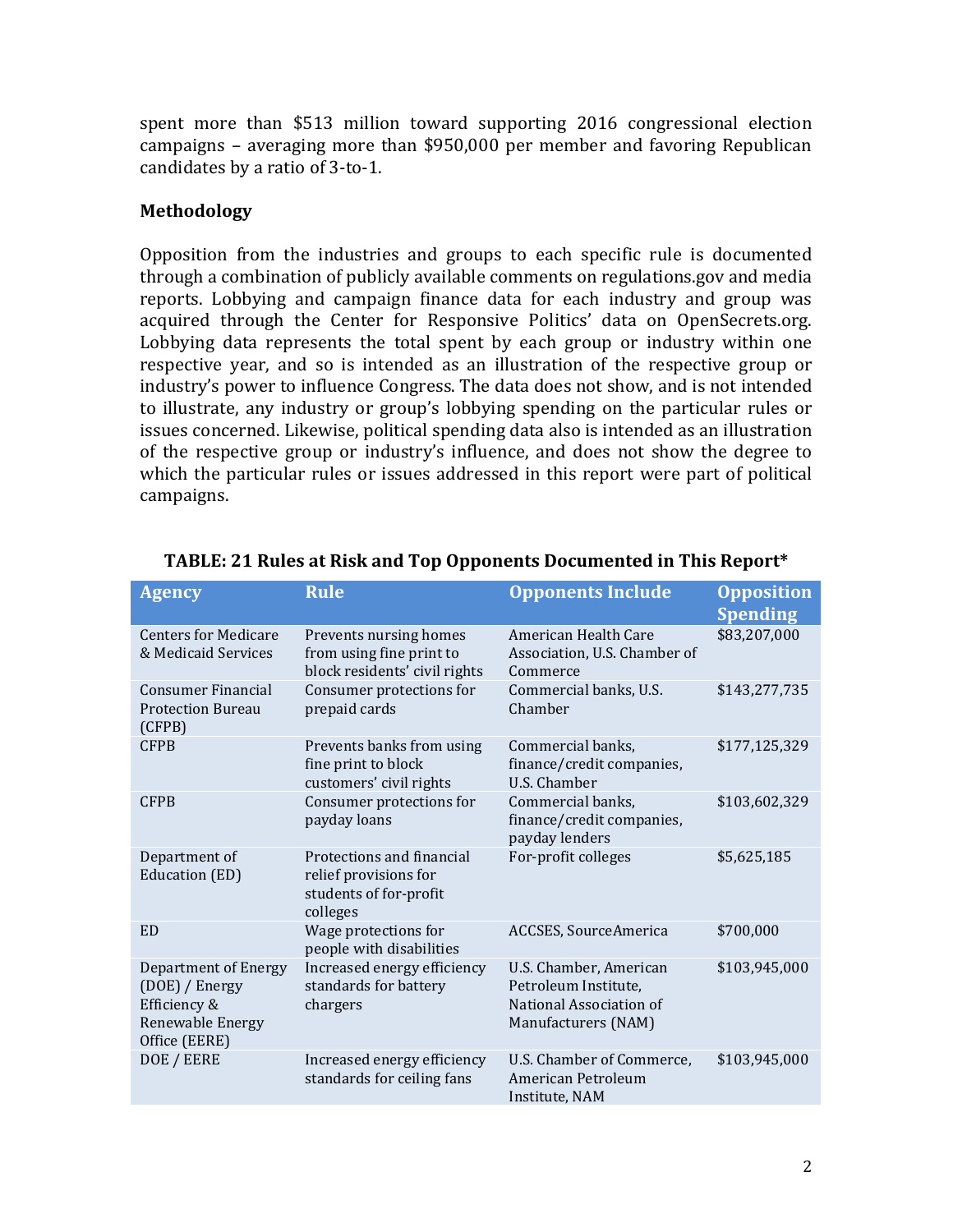| DOE / EERE                                                                              | Increased energy efficiency<br>standards for dehumidifiers      | U.S. Chamber of Commerce,<br>American Petroleum<br>Institute, NAM                                                  | \$103,945,000 |
|-----------------------------------------------------------------------------------------|-----------------------------------------------------------------|--------------------------------------------------------------------------------------------------------------------|---------------|
| Department of Health<br>and Human Services                                              | Rule preventing states from<br>de-funding Planned<br>Parenthood | Anti-abortion groups                                                                                               | \$835,154     |
| Department of the<br>Interior (DOI) /<br><b>Bureau of Land</b><br>Management (BLM)      | Rule to prevent methane<br>leaks                                | Oil & gas industry                                                                                                 | \$130,031,004 |
| DOI / BLM                                                                               | <b>Updates to planning</b><br>processes                         | Farm bureaus, livestock<br>industry, mining industry                                                               | \$31,422,550  |
| DOI / Bureau of<br>Safety &<br>Environmental<br>Enforcement                             | Prohibitions against Arctic<br>Ocean oil drilling               | Oil & gas industry                                                                                                 | \$130,031,004 |
| DOI / Office of Surface<br>Mining Reclamation &<br>Enforcement                          | Requires mining companies<br>to protect and restore<br>streams  | Coal mining industry,<br>electric utilities, NAM,<br>Railroads, U.S. Chamber                                       | \$222,482,885 |
| Department of Labor<br>(DOL) / Wage & Hour<br>Division                                  | Paid sick leave for federal<br>contractor employees             | NAM, U.S. Chamber                                                                                                  | \$96,155,000  |
| DOL / Federal<br>Acquisition<br>Regulation                                              | Contractor labor law<br>violation disclosure                    | NAM, U.S. Chamber                                                                                                  | \$96,155,000  |
| Department of<br>Transportation &<br>Environmental<br><b>Protection Agency</b><br>(EPA) | Strengthened fuel efficiency<br>for trucks                      | Trucking industry                                                                                                  | \$9,220,480   |
| <b>EPA</b>                                                                              | Reducing aircraft<br>greenhouse gas emissions                   | Air transport industry                                                                                             | \$81,802,628  |
| <b>Equal Employment</b><br>Opportunity<br>Commission                                    | Pay data collection to<br>address inequities                    | Construction industry,<br>Retailers, U.S. Chamber                                                                  | \$191,997,653 |
| <b>Internal Revenue</b><br>Service & Treasury<br>Department                             | Tax reform to prevent<br>corporate tax avoidance                | Accounting industry,<br>commercial banks,<br>finance/credit companies,<br>insurance industry, NAM,<br>U.S. Chamber | \$366,570,111 |
| Securities & Exchange<br>Commission                                                     | Anti-corruption corporate<br>disclosures                        | Oil & gas industry, U.S.<br>Chamber                                                                                | \$209,236,004 |
|                                                                                         |                                                                 | *Public lobbying and campaign data made available via OpenSecrets.org, see footnotes below for direct              |               |

*data links.*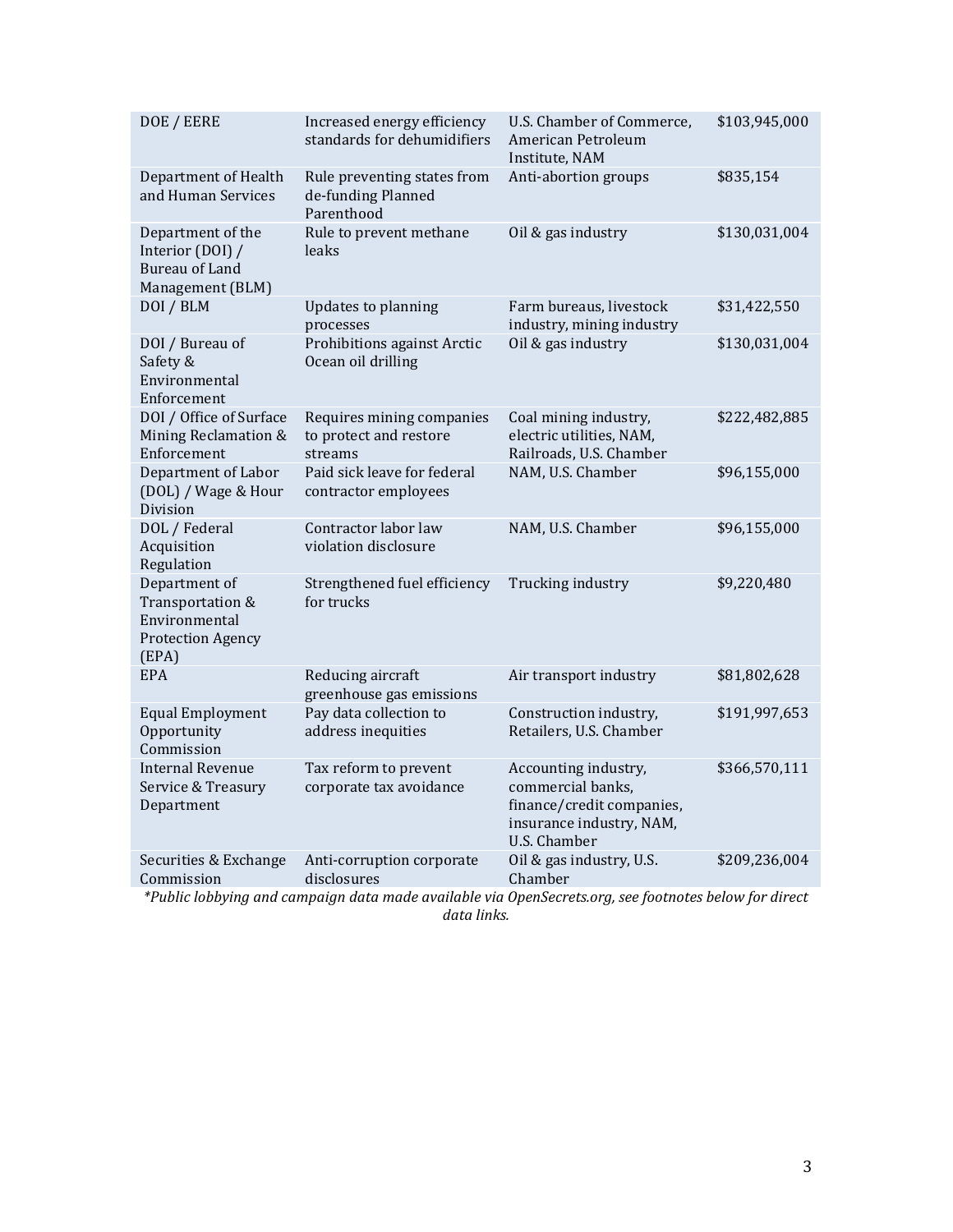| <b>Industry/Group</b>                           | Lobbying      | <b>Political Spending</b> | % Political<br><b>Spending to</b><br><b>Republicans</b> |
|-------------------------------------------------|---------------|---------------------------|---------------------------------------------------------|
| Accounting industry                             | \$14,980,000  | \$22,773,933              | 56%                                                     |
| <b>ACCSES</b>                                   | \$100,000     | n/a                       | n/a                                                     |
| Air transport                                   | \$81,802,628  | \$17,709,770              | 63%                                                     |
| American Health<br><b>Care Association</b>      | \$4,002,000   | \$1,249,132               | 45%                                                     |
| Anti-abortion groups                            | \$835,154     | \$2,080,429               | 98%                                                     |
| <b>Commercial banks</b>                         | \$64,072,735  | \$40,807,098              | 69%                                                     |
| Construction                                    | \$54,321,989  | \$102,888,614             | 67%                                                     |
| Electric utilities                              | \$117,925,015 | \$27,167,231              | 68%                                                     |
| Farm bureaus                                    | \$6,668,459   | \$694,955                 | 87%                                                     |
| Finance/credit                                  | \$33,847,594  | \$11,578,173              | 62%                                                     |
| For-profit education<br>industry                | \$5,625,185   | \$1,963,006               | 66%                                                     |
| Insurance industry                              | \$157,514,782 | \$78,974,278              | 65%                                                     |
| Livestock                                       | \$2,932,009   | \$9,591,810               | 80%                                                     |
| Mining industry                                 | \$21,822,082  | \$16,886,773              | 94%                                                     |
| <b>National Association</b><br>of Manufacturers | \$16,950,000  | \$39,112                  | 96%                                                     |
| Oil and gas industry                            | \$130,031,004 | \$97,997,278              | 89%                                                     |
| Payday lenders                                  | \$5,682,000   | \$1,398,607               | 78%                                                     |
| Railroads                                       | \$29,345,979  | \$10,126,525              | 64%                                                     |
| Retailers                                       | \$58,470,664  | \$63,094,297              | 57%                                                     |
| SourceAmerica                                   | \$600,000     | n/a                       | n/a                                                     |
| Trucking industry                               | \$9,220,480   | \$7,758,217               | 81%                                                     |
| U.S. Chamber                                    | \$79,205,000  | \$2,9420,085              | 99%                                                     |
| <b>TOTAL</b>                                    | \$812,747,759 | \$513,530,106             | Average: 74%                                            |
| <b>Per Member of</b><br><b>Congress</b>         | \$1,519,154   | \$959,869                 |                                                         |

### TABLE: Top Regulation Opponents and Spending to Influence Congress\*

*\*Public lobbying and campaign data made available via OpenSecrets.org, see footnotes below for direct data links.*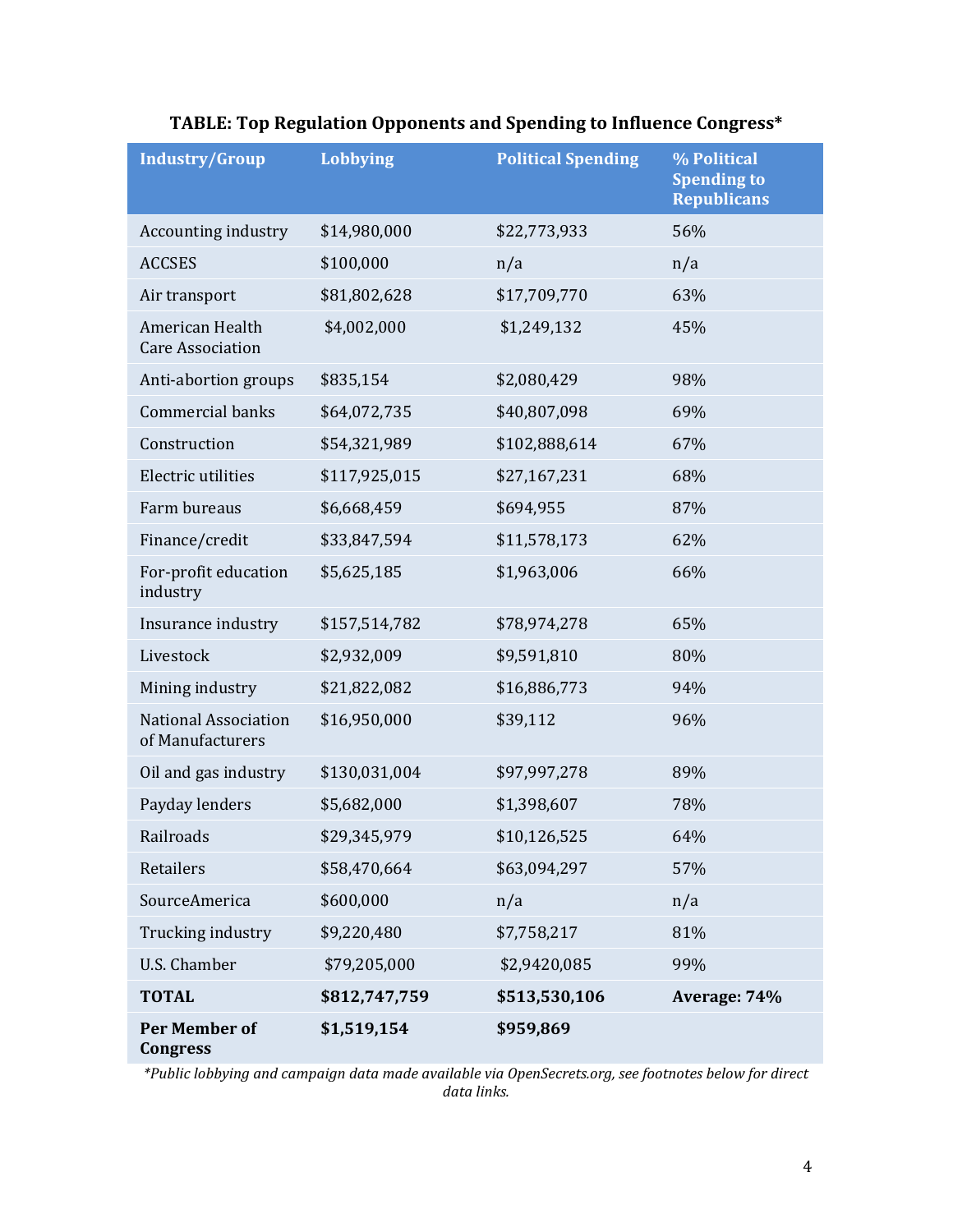# **CENTERS FOR MEDICARE AND MEDICAID SERVICES (CMS)**

**Regulation:** Blocking federal funding to nursing homes and long-term care facilities that use a forced arbitration clause to deny residents' legal rights. $3$ 

**Effective Date: November 28, 2016** 

**Opponents Include:** The American Health Care Association,<sup>4</sup> U.S. Chamber of Commerce5

### **TABLE: Spending by Opponents of the CMS Nursing Home Arbitration Rule**

| Industry/Group            | Lobbying            | <b>Political Spending</b> | % Political<br>Spending to<br><b>Republicans</b> |
|---------------------------|---------------------|---------------------------|--------------------------------------------------|
| U.S. Chamber <sup>6</sup> | \$79,205,000 (2016) | \$29,420,0857<br>(2016)   | 99%                                              |
| AHCA <sup>8</sup>         | \$4,002,000(2015)   | \$1,249,132 (2016)        | 45%                                              |

Lobbying and political spending data via OpenSecrets.org

8

 $7$  \$314,051 in contributions plus \$29,106,034 in outside spending, data via

 <sup>3</sup> https://www.regulations.gov/document?D=CMS-2015-0083-9817

<sup>4</sup> https://www.regulations.gov/document?D=CMS-2015-0083-9817

<sup>5</sup> https://www.regulations.gov/document?D=CMS-2015-0083-8778

<sup>6</sup> https://www.opensecrets.org/orgs/summary.php?id=D000019798

https://www.opensecrets.org/orgs/summary.php?id=D000019798&cycle=2016 ;

https://www.opensecrets.org/outsidespending/recips.php?cmte=US+Chamber+of+Commerce&cycl e=2016

https://www.opensecrets.org/orgs/summary.php?id=D000000192&lname=American+Health+Care +Assn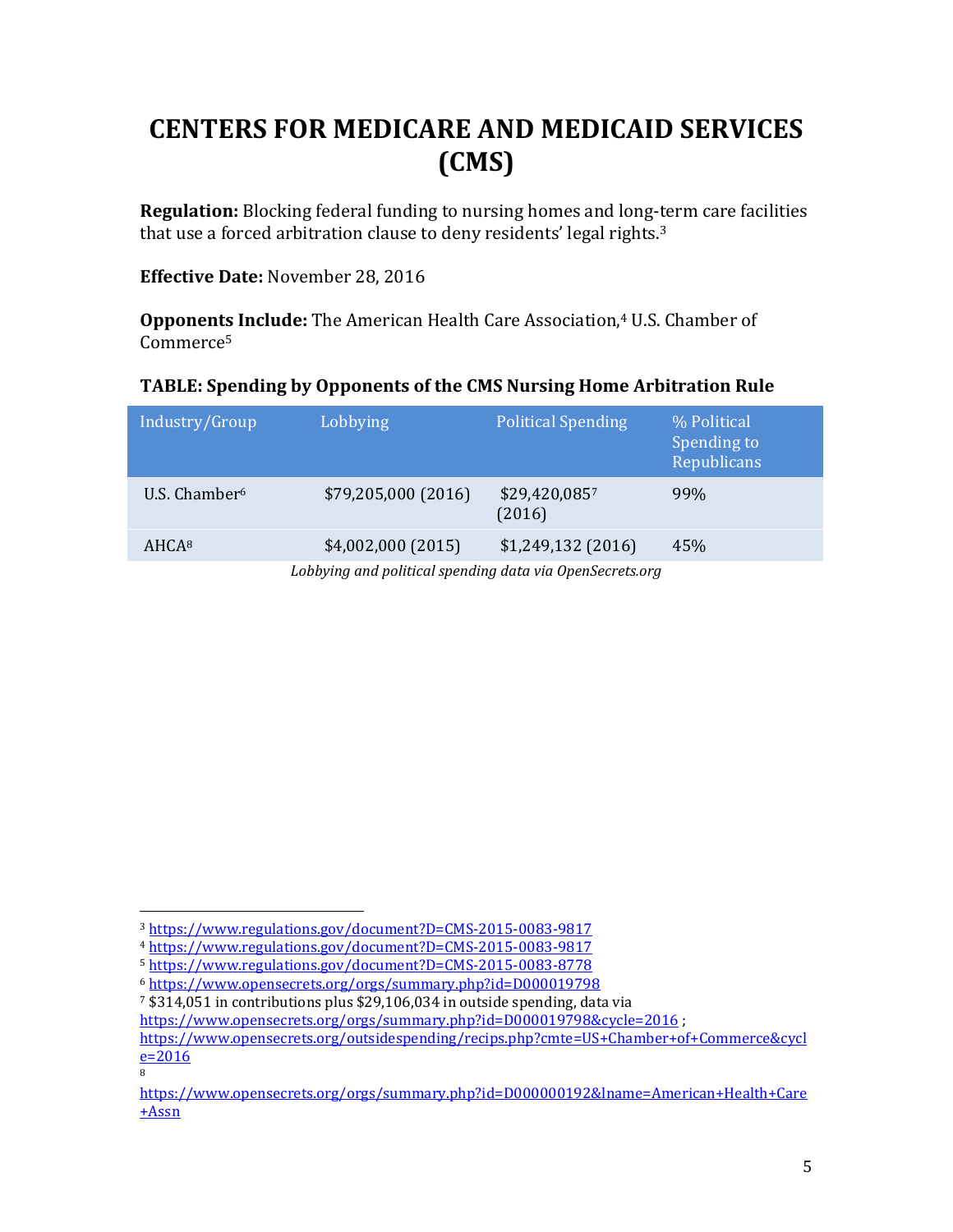# **CONSUMER FINANCIAL PROTECTION BUREAU (CFPB)**

**Regulation:** Consumer protections for prepaid credit cards.<sup>9</sup>

**Effective Date:** October 1, 2017<sup>10</sup>

**Opponents include:** Commercial banks,<sup>11</sup> U.S. Chamber of Commerce<sup>12</sup>

### TABLE: Spending by Opponents of the CFPB Prepaid Card Rule

| Industry/Group                 | Lobbying            | <b>Political Spending</b>          | % Political<br>Spending to<br>Republicans |
|--------------------------------|---------------------|------------------------------------|-------------------------------------------|
| U.S. Chamber <sup>13</sup>     | \$79,205,000 (2016) | $$29,420,085$ <sup>14</sup> (2016) | 99%                                       |
| Commercial Banks <sup>15</sup> | \$64,072,735 (2015) | \$40,807,098 (2016)                | 69%                                       |

Lobbying and political spending data via OpenSecrets.org

**Regulation:** Blocking banks from using a forced arbitration clause to deny customers' right to seek redress against rip-offs by joining together in a class action.16

**Effective date:** Not yet announced.

 

**Opponents include:** Commercial banks, <sup>17</sup> finance/credit companies, <sup>18</sup> U.S. Chamber of Commerce<sup>19</sup>

<sup>9</sup> https://www.regulations.gov/document?D=CFPB-2014-0031-0001

<sup>&</sup>lt;sup>10</sup> http://files.consumerfinance.gov/f/documents/20161005 cfpb Final Rule Prepaid Accounts.pdf

<sup>11</sup> https://www.regulations.gov/document?D=CFPB-2014-0031-3814

<sup>12</sup> https://www.regulations.gov/document?D=CFPB-2014-0031-3796

<sup>13</sup> https://www.opensecrets.org/orgs/summary.php?id=D000019798

 $14$  \$314,051 in contributions plus \$29,106,034 in outside spending, data via

https://www.opensecrets.org/orgs/summary.php?id=D000019798&cycle=2016;

https://www.opensecrets.org/outsidespending/recips.php?cmte=US+Chamber+of+Commerce&cycl  $e = 2016$ 

<sup>15</sup> https://www.opensecrets.org/industries/indus.php?ind=F03

<sup>16</sup> https://www.regulations.gov/docket?D=CFPB-2016-0020

<sup>17</sup> https://www.regulations.gov/document?D=CFPB-2016-0020-3943

<sup>18</sup> https://www.regulations.gov/document?D=CFPB-2016-0020-3942

<sup>19</sup> https://www.regulations.gov/document?D=CFPB-2016-0020-3942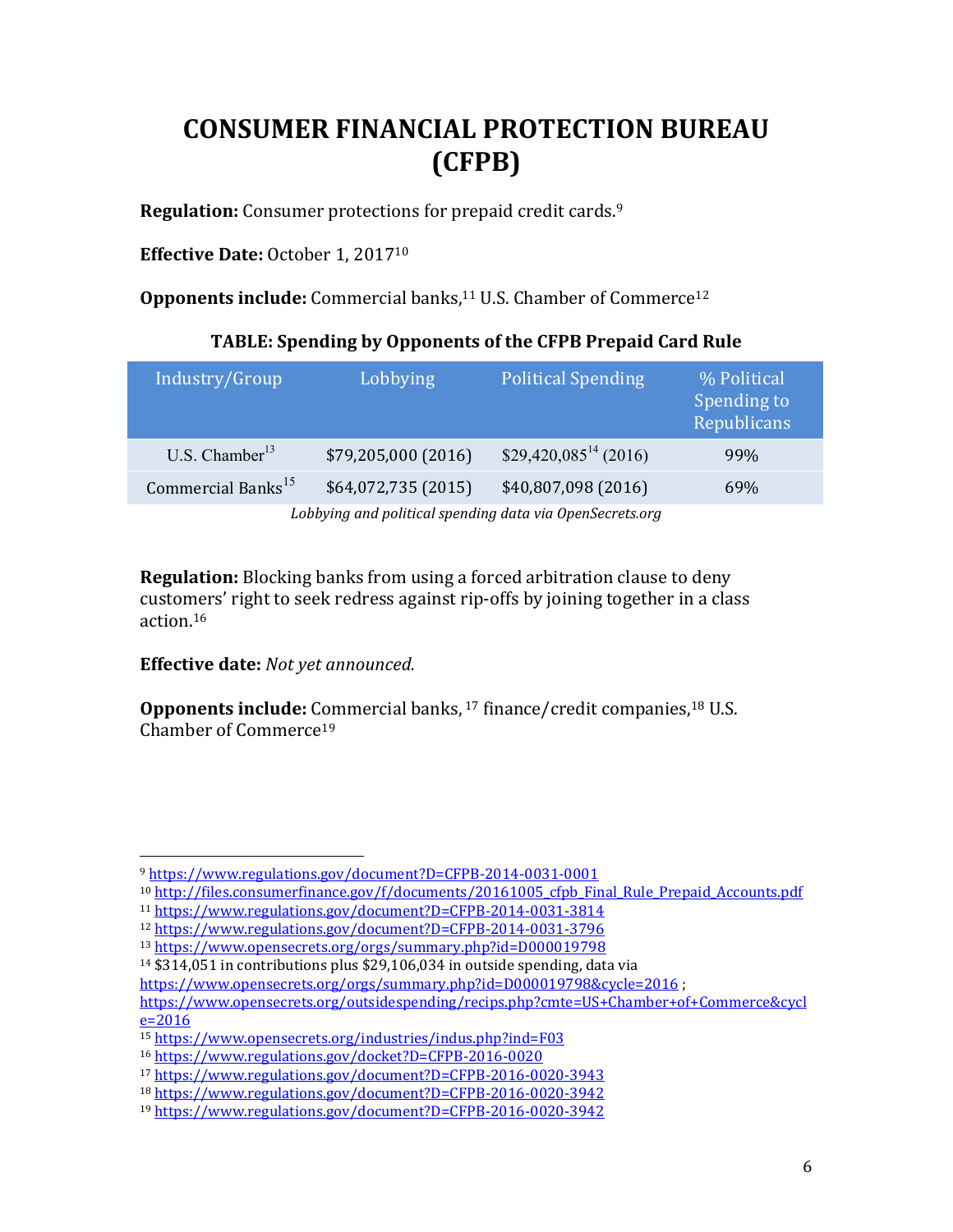| Industry/Group                      | Lobbying            | <b>Political Spending</b>  | % Political<br>Spending to<br>Republicans |
|-------------------------------------|---------------------|----------------------------|-------------------------------------------|
| U.S. Chamber <sup>20</sup>          | \$79,205,000 (2016) | $$29,420,085^{21}, (2016)$ | 99%                                       |
| Commercial banks <sup>22</sup>      | \$64,072,735 (2015) | \$40,807,098 (2016)        | 69%                                       |
| Finance/credit<br>companies $^{23}$ | \$33,847,594 (2015) | \$11,578,173 (2016)        | 62%                                       |

### TABLE: Spending by Opponents of the CFPB Arbitration Rule

Lobbying and political spending data via OpenSecrets.org

**Regulation:** Consumer protections against predatory short-term, high-interest (i.e. "payday") lenders.<sup>24</sup>

### **Effective date:** Not yet announced.

 

**Opponents include:** Commercial banks,<sup>25</sup> finance/credit companies,<sup>26</sup> payday lenders<sup>27</sup>

| Industry/Group                      | Lobbying (2015) | <b>Political Spending</b><br>(2016) | % Political<br>Spending to<br>Republicans |
|-------------------------------------|-----------------|-------------------------------------|-------------------------------------------|
| Commercial banks <sup>28</sup>      | \$64,072,735    | \$40,807,098                        | 69%                                       |
| Finance/credit<br>companies $^{29}$ | \$33,847,594    | \$11,578,173                        | 62\%                                      |
| Payday lenders <sup>30</sup>        | \$5,682,000     | \$1,398,607                         | 78%                                       |

### TABLE: Spending by Opponents of the CFPB Payday Lending Rule

Lobbying and political spending data via OpenSecrets.org

<sup>20</sup> https://www.opensecrets.org/orgs/summary.php?id=D000019798

 $21$  \$314,051 in contributions plus \$29,106,034 in outside spending, data via

https://www.opensecrets.org/orgs/summary.php?id=D000019798&cycle=2016 ;

https://www.opensecrets.org/outsidespending/recips.php?cmte=US+Chamber+of+Commerce&cycl  $e = 2016$ 

<sup>23</sup> https://www.opensecrets.org/industries/indus.php?cycle=2016&ind=F06

<sup>22</sup> https://www.opensecrets.org/industries/indus.php?ind=F03

<sup>24</sup> https://www.regulations.gov/document?D=CFPB-2016-0025-0001; 

https://www.regulations.gov/docketBrowser?rpp=25&so=DESC&sb=commentDueDate&po=0&dct= PS&D=CFPB-2016-0025

<sup>25</sup> https://www.regulations.gov/document?D=CFPB-2016-0025-142149

<sup>26</sup> https://www.regulations.gov/document?D=CFPB-2016-0025-142149

<sup>27</sup> https://www.regulations.gov/document?D=CFPB-2016-0025-143313

<sup>28</sup> https://www.opensecrets.org/industries/indus.php?ind=F03

<sup>29</sup> https://www.opensecrets.org/industries/indus.php?cycle=2016&ind=F06

<sup>30</sup> https://www.opensecrets.org/industries/summary.php?cycle=2016&ind=F1420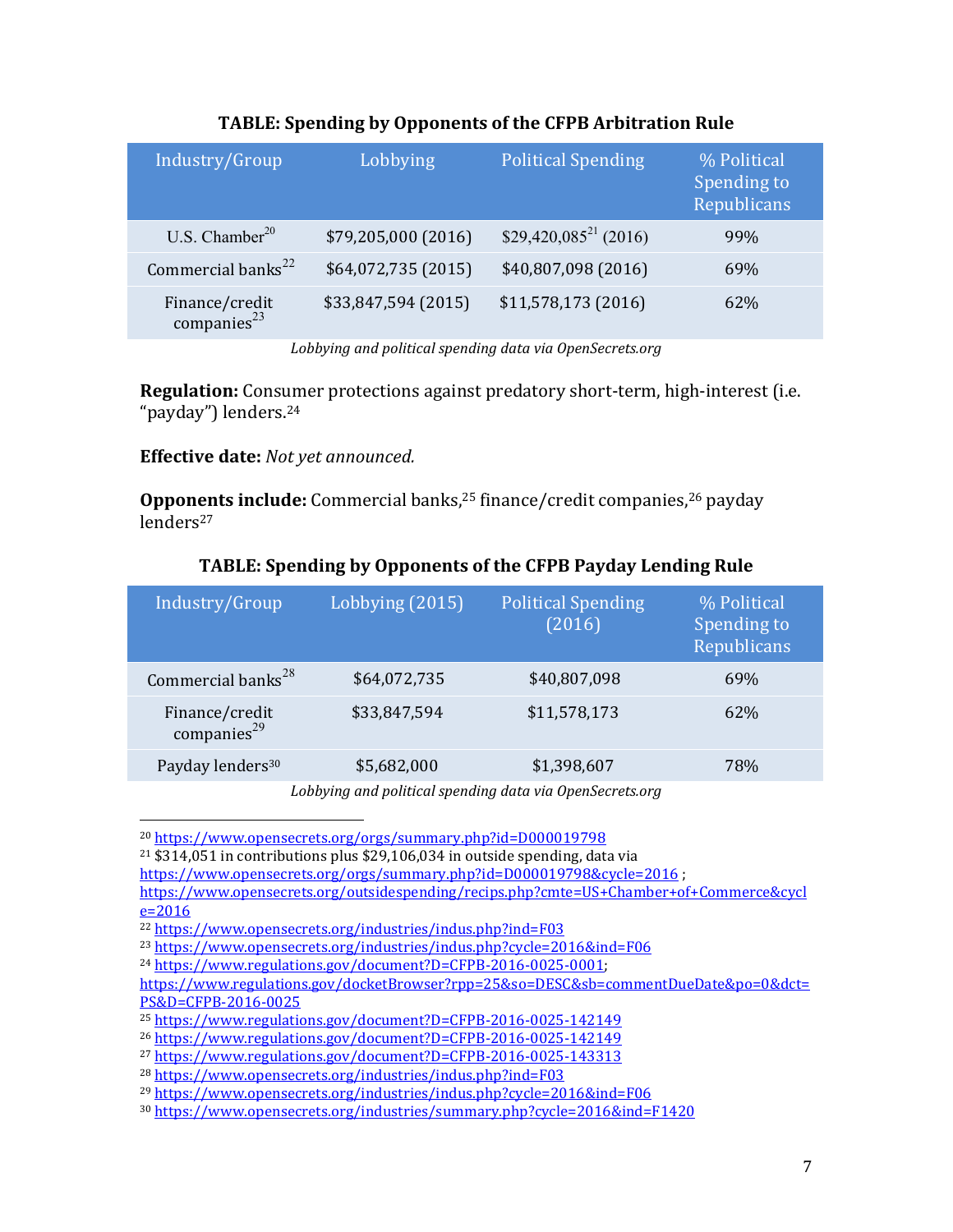# **DEPARTMENT OF EDUCATION (ED)**

**Regulation:** Protections and provisions for financial relief for students of for-profit colleges.31

**Who opposes it:** For-profit colleges.<sup>32</sup>

**Effective Date:** July 1, 2017<sup>33</sup>

### **TABLE: Spending by Opponents of the ED's Borrower Defenses Rule**

| Industry/Group                                           | Lobbying (2015) | <b>Political Spending</b><br>(2016) | % Political<br>Spending to<br>Republicans |  |
|----------------------------------------------------------|-----------------|-------------------------------------|-------------------------------------------|--|
| For-profit colleges <sup>34</sup>                        | \$5,625,185     | \$1,963,006                         | 66%                                       |  |
| Lobbying and political spending data via OpenSecrets.org |                 |                                     |                                           |  |

**Regulation:** Workforce Innovation and Opportunity Act (WIOA) reforms to limit on the practice of paying people with disabilities less than minimum wage.<sup>35</sup>

**Effective Date:** October 18, 2016

 

**Opponents include:** ACCSES,<sup>36</sup> SourceAmerica<sup>37</sup>

### TABLE: Spending by Opponents of the ED's WIOA Reforms

| Industry/Group              | Lobbying (2016)                                       | <b>Political Spending</b><br>(2016) | % Political<br>Spending to<br>Republicans |
|-----------------------------|-------------------------------------------------------|-------------------------------------|-------------------------------------------|
| ACCSES <sup>38</sup>        | \$100,000                                             | n/a                                 | n/a                                       |
| SourceAmerica <sup>39</sup> | \$600,000                                             | n/a                                 | n/a                                       |
|                             | $\mathbf{v}$ . The set of $\mathbf{v}$<br><b>TII.</b> | $\cdots$ , $\cdots$ , $\cdots$      |                                           |

<sup>31</sup> https://consumerist.com/2016/10/28/new-rules-aim-to-make-it-easier-for-students-to-seekfinancial-legal-relief-from-failed-colleges/; https://www.ed.gov/news/press-releases/usdepartment-education-announces-final-regulations-protect-students-and-taxpayers-predatoryinstitutions

<sup>32</sup> https://www.washingtonpost.com/news/grade-point/wp/2016/10/28/new-federal-rules-couldmake-it-easier-to-have-student-loans-forgiven/

<sup>33</sup> http://www.natlawreview.com/article/us-department-education-issues-final-rule-borrowerdefense-to-repayment

<sup>34</sup> https://www.opensecrets.org/industries/indus.php?ind=H5300

<sup>&</sup>lt;sup>35</sup> https://www.disabilityscoop.com/2015/04/14/feds-aim-sheltered-workshops/20216/:

https://www.regulations.gov/document?D=ED-2015-OSERS-0001-1167

<sup>36</sup> https://www.regulations.gov/document?D=ED-2015-OSERS-0001-1001

<sup>37</sup> https://www.regulations.gov/document?D=ED-2015-OSERS-0001-1019

 $38\,2016$  lobbying discosure forms, on file with author

<sup>39</sup> https://www.opensecrets.org/lobby/clientsum.php?id=D000054710&year=2016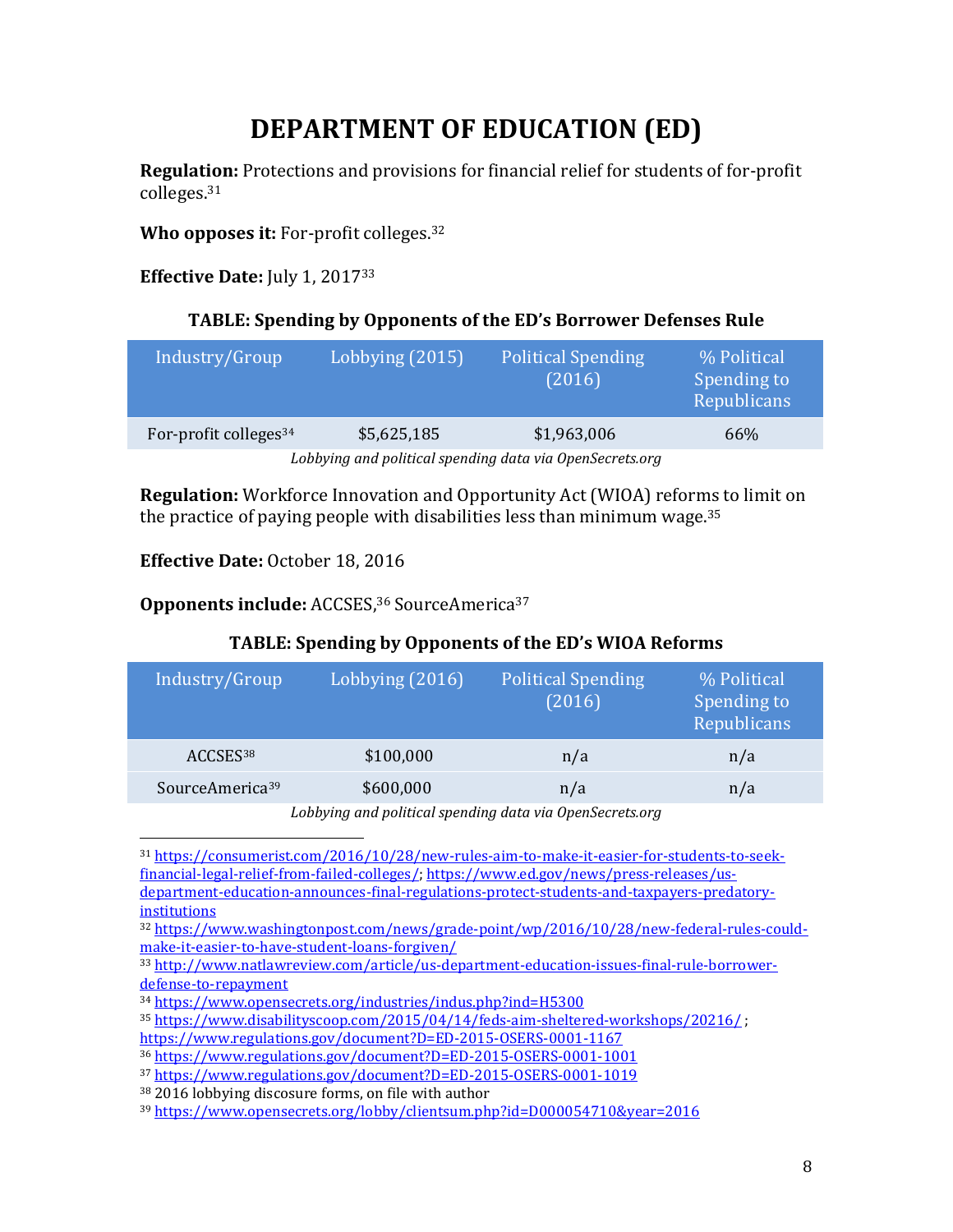### **DEPARTMENT OF ENERGY (DOE) Energy Efficiency and Renewable Energy Office (EERE)**

**Regulations:** Increased energy efficiency standards for battery chargers,<sup>40</sup> ceiling fans, $41$  and dehumidifiers $42$ 

#### **Effective dates:**

Battery chargers: January 11, 2017<sup>43</sup> Ceiling fans: March 20, 2017<sup>44</sup> Dehumidifiers: August 12, 2016<sup>45</sup>

**Opponents include:** U.S. Chamber of Commerce, American Petroleum Institute, National Association of Manufacturers<sup>46</sup>

|  | TABLE: Spending by Opponents of DOE's Energy Efficiency Standards |  |
|--|-------------------------------------------------------------------|--|
|  |                                                                   |  |

| Industry/Group                                         | Lobbying            | <b>Political Spending</b> | % Political<br>Spending to<br>Republicans |
|--------------------------------------------------------|---------------------|---------------------------|-------------------------------------------|
| American Petroleum<br>Institute <sup>47</sup>          | \$7,790,000(2015)   | \$1,396,195(2016)         | 96%                                       |
| National Association<br>of Manufacturers <sup>48</sup> | \$16,950,000(2015)  | \$39,112 (2016)           | 96%                                       |
| U.S. Chamber <sup>49</sup>                             | \$79,205,000 (2016) | $$29,420,085^{50} (2016)$ | 99%                                       |

Lobbying and political spending data via OpenSecrets.org

 

 $50$  \$314,051 in contributions plus \$29,106,034 in outside spending, data via

<sup>40</sup> https://www.regulations.gov/docket?D=EERE-2008-BT-STD-0005

<sup>41</sup> https://www.regulations.gov/docket?D=EERE-2012-BT-STD-0045

<sup>42</sup> https://www.regulations.gov/document?D=EERE-2012-BT-STD-0027-0045

<sup>43</sup> https://www.federalregister.gov/documents/2016/12/12/2016-28972/energy-conservation-

program-test-procedure-for-uninterruptible-power-supplies

<sup>44</sup> https://www.federalregister.gov/documents/2017/01/19/2017-00474/energy-conservationprogram-energy-conservation-standards-for-ceiling-fans

<sup>45</sup> https://www.federalregister.gov/documents/2016/06/13/2016-12881/energy-conservationprogram-energy-conservation-standards-for-dehumidifiers

<sup>46</sup> https://www.regulations.gov/document?D=EERE-2012-BT-STD-0045-0136; 

https://www.regulations.gov/document?D=EERE-2008-BT-STD-0005-0242; 

https://www.regulations.gov/document?D=EERE-2012-BT-STD-0027-0037

<sup>47</sup> https://www.opensecrets.org/orgs/summary.php?id=D000031493

<sup>48</sup> https://www.opensecrets.org/lobby/clientsum.php?id=D000054156&year=2015; 

https://www.opensecrets.org/orgs/summary.php?id=D000054156&cycle=2016

<sup>49</sup> https://www.opensecrets.org/orgs/summary.php?id=D000019798

https://www.opensecrets.org/orgs/summary.php?id=D000019798&cycle=2016 ;

https://www.opensecrets.org/outsidespending/recips.php?cmte=US+Chamber+of+Commerce&cycl  $e = 2016$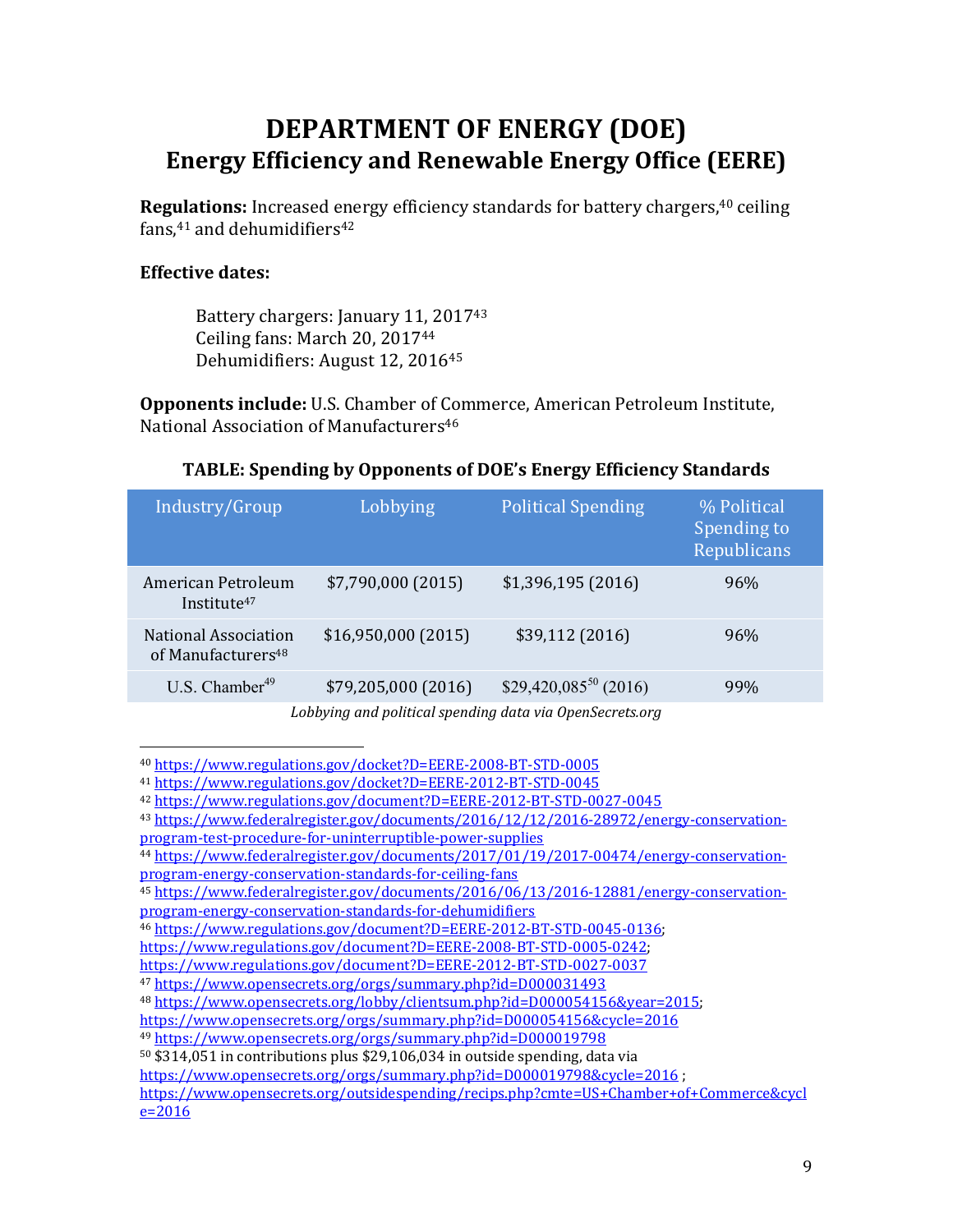## **DEPARTMENT OF HEALTH AND HUMAN SERVICES (HHS)**

**Regulation:** Rule preventing states from engaging in politically motivated efforts to block Planned Parenthood funding, and instead ensure the distribution of funds for health care services to qualified providers.<sup>51</sup>

**Effective Date:** January 18, 2017<sup>52</sup>

**Opponents include:** Anti-abortion groups<sup>53</sup>

### **TABLE: Spending by Opponents of HHS's Rule Ensuring Funds Are Distributed to Qualified Providers**

| Industry/Group                        | Lobbying (2015) | Political Spending<br>(2016) | % Political<br>Spending to<br>Republicans |
|---------------------------------------|-----------------|------------------------------|-------------------------------------------|
| Anti-abortion<br>groups <sup>54</sup> | \$835,154       | \$2,080,429                  | 98%                                       |

 <sup>51</sup> https://www.regulations.gov/document?D=HHS-OS-2016-0014-0001; https://www.nytimes.com/2016/09/10/opinion/a-way-to-protect-planned-parenthoodservices.html? r=1

<sup>52</sup> https://www.hhs.gov/about/news/2016/12/14/hhs-issues-final-regulation-increase-accessaffordable-family-planning-and-preventive-services.html

<sup>53</sup> https://www.regulations.gov/document?D=HHS-OS-2016-0014-14108

<sup>54</sup> https://www.opensecrets.org/industries/lobbying.php?cycle=2016&ind=Q14; 

https://www.opensecrets.org/industries/totals.php?cycle=2016&ind=Q14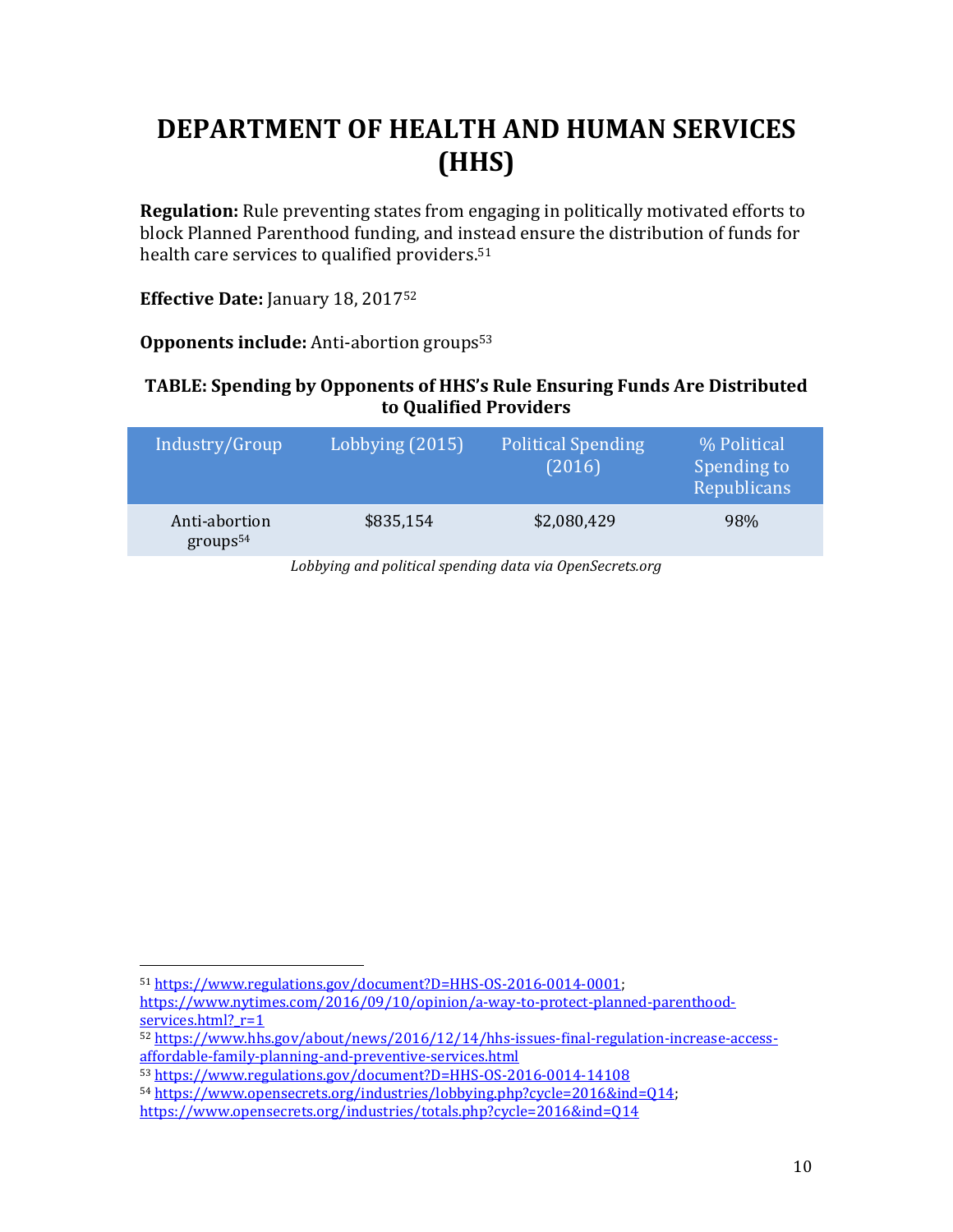## **DEPARTMENT OF THE INTERIOR (DOI) Bureau of Land Management (BLM)**

**Regulation:** Rule preventing methane leaks from federally managed oil and gas wells.55

**Effective date:** January 17, 2017

**Opponents include:** Oil and gas industry<sup>56</sup>

### **TABLE: Spending by Opponents of BLM's Methane Rule**

| Industry/Group                                            | Lobbying (2015) | <b>Political Spending</b><br>(2016) | % Political<br>Spending to<br>Republicans |
|-----------------------------------------------------------|-----------------|-------------------------------------|-------------------------------------------|
| Oil and gas industry <sup>57</sup>                        | \$130,031,004   | \$97,997,278                        | 89%                                       |
| I ohhving and nolitical spending data via OpenSecrets ora |                 |                                     |                                           |

*Lobbying and political spending data via OpenSecrets.org*

**Regulation:** Updates to how BLM engages in the public planning process, dubbed Planning  $2.0.^{58}$ 

**Effective date:** January 11, 2017

**Opponents include:** Farm bureaus,<sup>59</sup> the livestock industry,<sup>60</sup> the mining industry<sup>61</sup>

### TABLE: Spending by Opponents of BLM's Planning 2.0 Rule

| Industry/Group                   | Lobbying (2015) | <b>Political Spending</b><br>(2016) | % Political<br>Spending to<br>Republicans |
|----------------------------------|-----------------|-------------------------------------|-------------------------------------------|
| Farm bureaus <sup>62</sup>       | \$6,668,459     | \$694,955                           | 87%                                       |
| Livestock industry <sup>63</sup> | \$2,932,009     | \$9,591,810                         | 80%                                       |
| Mining industry                  | \$21,822,082    | \$16,886,773                        | 94%                                       |
|                                  |                 |                                     |                                           |

Lobbying and political spending data via OpenSecrets.org

<sup>55</sup> http://www.eenews.net/stories/1060031062

<sup>56</sup> https://www.regulations.gov/document?D=BLM-2016-0001-9073

<sup>57</sup> https://www.opensecrets.org/industries/indus.php?cycle=2016&ind=E01

<sup>58</sup> https://www.regulations.gov/document?D=BLM-2016-0002-0415 ;

https://www.blm.gov/wo/st/en/prog/planning/planning\_overview/planning\_2\_0.html

<sup>59</sup> https://www.regulations.gov/document?D=BLM-2016-0002-0149

<sup>60</sup> https://www.regulations.gov/document?D=BLM-2016-0002-0295

<sup>61</sup> https://www.regulations.gov/document?D=BLM-2016-0002-0163

<sup>62</sup> https://www.opensecrets.org/industries/indus.php?cycle=2016&ind=A6500

<sup>63</sup> https://www.opensecrets.org/industries/indus.php?ind=A06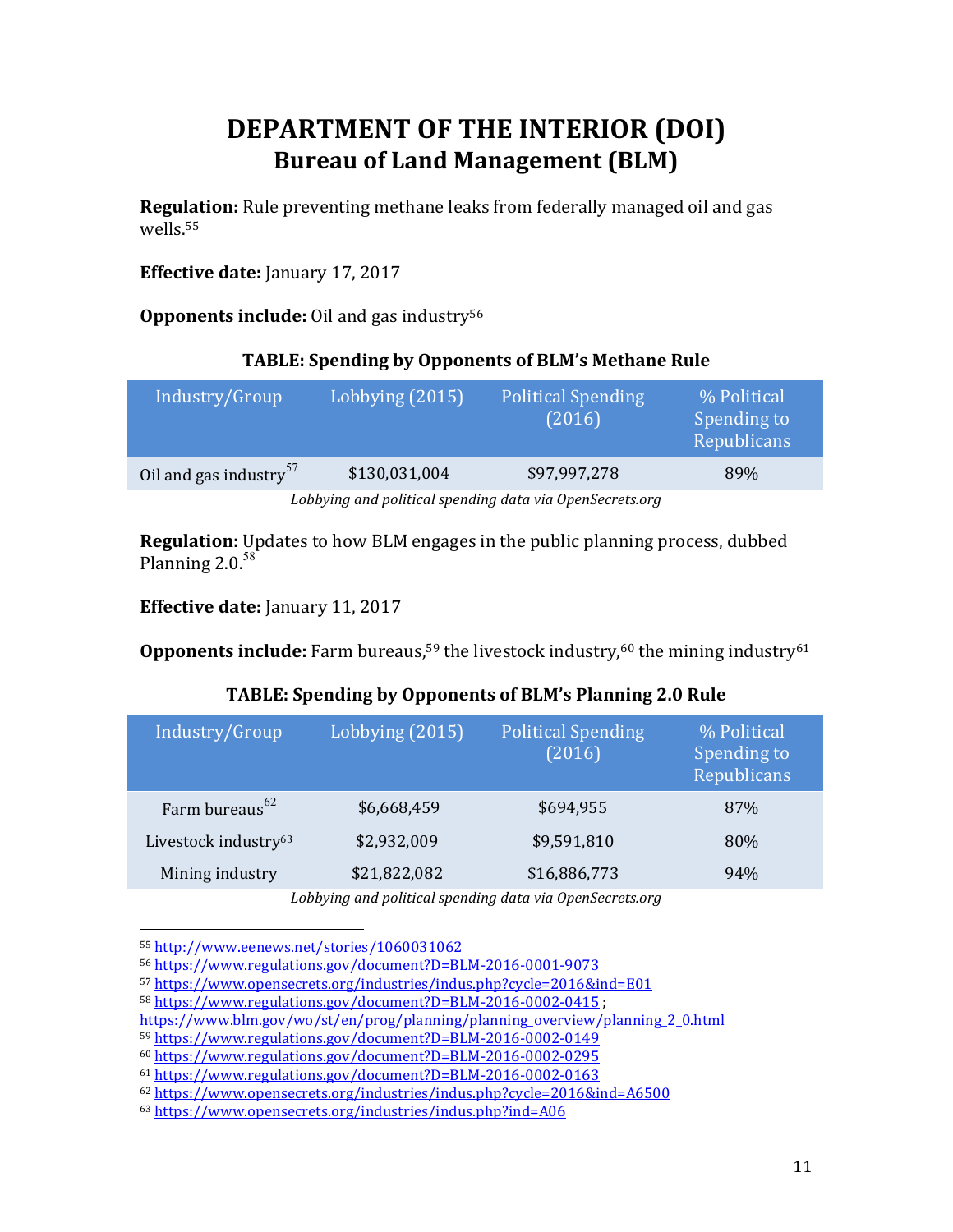### **Bureau of Safety and Environmental Enforcement (BSEE)**

**Regulation:** Rules prohibiting oil and gas drilling in sections of the Arctic Ocean.<sup>64</sup>

**Effective date:** November 7, 2016

**Opponents include:** Oil and gas industry<sup>65</sup>

### TABLE: Spending by Opponents of BSEE's Methane Rule

| Industry/Group                     | Lobbying (2015) | <b>Political Spending</b><br>(2016) | % Political<br>Spending to<br>Republicans |
|------------------------------------|-----------------|-------------------------------------|-------------------------------------------|
| Oil and gas industry <sup>66</sup> | \$130,031,004   | \$97,997,278                        | 89%                                       |
|                                    |                 |                                     |                                           |

Lobbying and political spending data via OpenSecrets.org

<sup>64</sup> http://www.politico.com/story/2016/11/5-year-drilling-plan-arctic-waters-obama-231615; https://www.regulations.gov/document?D=BSEE-2012-0005-0072 <sup>65</sup> https://www.regulations.gov/document?D=BSEE-2013-0011-1072

<sup>66</sup> https://www.opensecrets.org/industries/indus.php?cycle=2016&ind=E01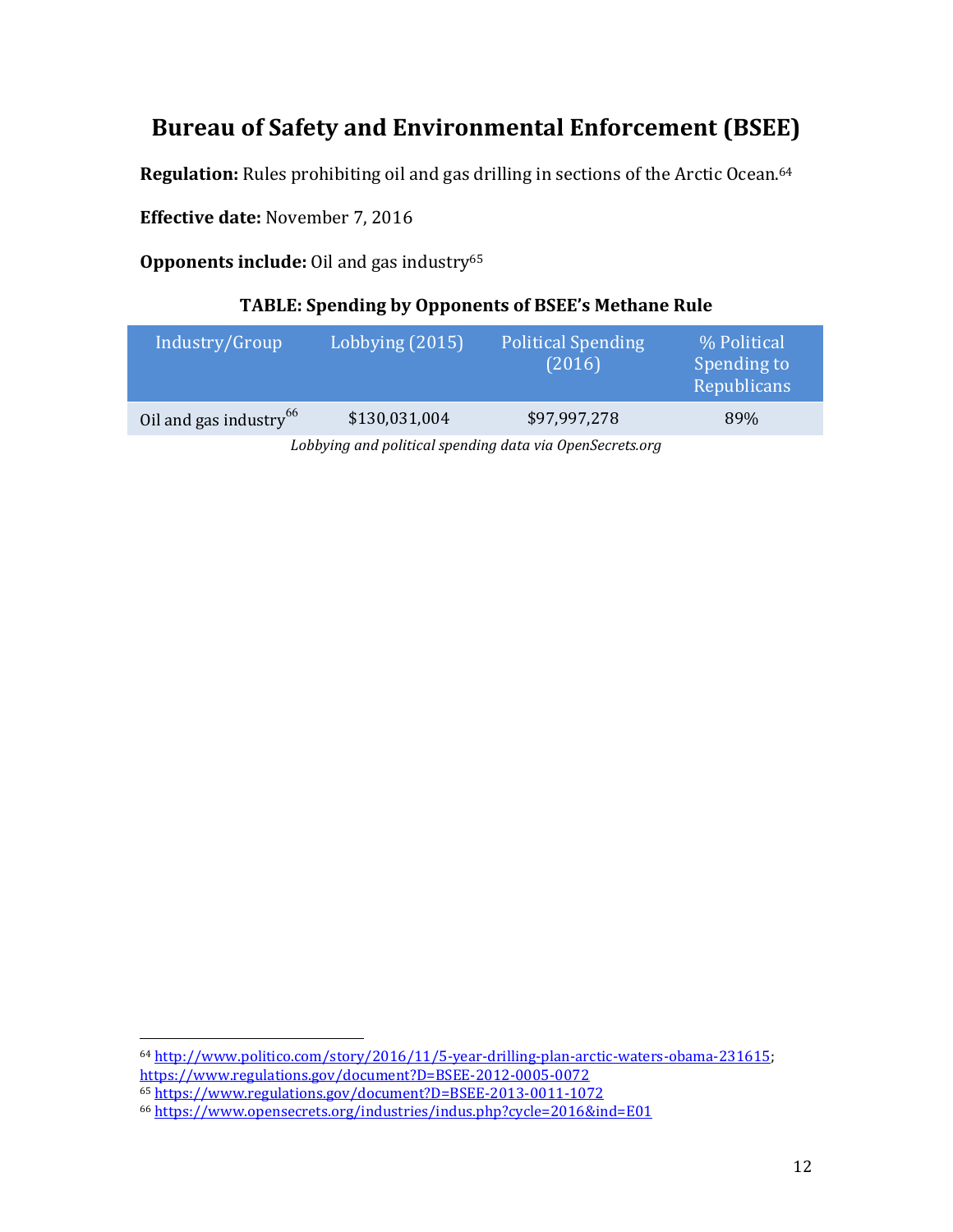### **Office of Surface Mining Reclamation and Enforcement (OSM)**

**Regulation:** Rule requiring mining companies to protect and restore streams impacted by mining.<sup>67</sup>

**Effective date:** January 19, 2017

 

**Opponents include:** Coal mining industry,<sup>68</sup> electric utilities,<sup>69</sup> railroads,<sup>70</sup> U.S. Chamber of Commerce and National Association of Manufacturers<sup>71</sup>

| Industry/Group                                         | Lobbying                | <b>Political Spending</b> | % Political<br>Spending to<br>Republicans |
|--------------------------------------------------------|-------------------------|---------------------------|-------------------------------------------|
| Coal mining<br>industry $^{72}$                        | \$8,402,870 (2015)      | $$13,418,362$ (2016)      | 97%                                       |
| Electric utilities <sup>73</sup>                       | \$117,925,015<br>(2015) | \$27,167,231 (2016)       | 68%                                       |
| National Association<br>of Manufacturers <sup>74</sup> | \$16,950,000(2015)      | \$39,112 (2016)           | 96%                                       |
| Railroads <sup>75</sup>                                | \$29,345,979 (2015)     | \$10,126,525(2016)        | 64%                                       |
| U.S. Chamber <sup>76</sup>                             | \$79,205,000 (2016)     | $$29,420,085^{77} (2016)$ | 99%                                       |

### TABLE: Spending by Opponents of OSM's Stream Protection Rule

<sup>67</sup> http://www.mcclatchydc.com/news/politics-government/congress/article58263013.html; https://www.doi.gov/pressreleases/interior-department-finalizes-stream-protection-rulesafeguard-communities-coal-mining

<sup>68</sup> https://www.regulations.gov/document?D=OSM-2010-0018-10386

<sup>69</sup> https://www.regulations.gov/document?D=OSM-2010-0018-10333

<sup>70</sup> https://www.regulations.gov/document?D=OSM-2010-0018-10362

<sup>71</sup> https://www.regulations.gov/document?D=OSM-2010-0018-10403

<sup>72</sup> https://www.opensecrets.org/industries/indus.php?cycle=2016&ind=E1210

<sup>73</sup> https://www.opensecrets.org/industries/indus.php?ind=E08

<sup>74</sup> https://www.opensecrets.org/lobby/clientsum.php?id=D000054156&year=2015; 

https://www.opensecrets.org/orgs/summary.php?id=D000054156&cycle=2016

<sup>75</sup> https://www.opensecrets.org/industries/indus.php?ind=M04

<sup>76</sup> https://www.opensecrets.org/orgs/summary.php?id=D000019798

 $77$  \$314,051 in contributions plus \$29,106,034 in outside spending, data via

https://www.opensecrets.org/orgs/summary.php?id=D000019798&cycle=2016 ;

https://www.opensecrets.org/outsidespending/recips.php?cmte=US+Chamber+of+Commerce&cycl  $e = 2016$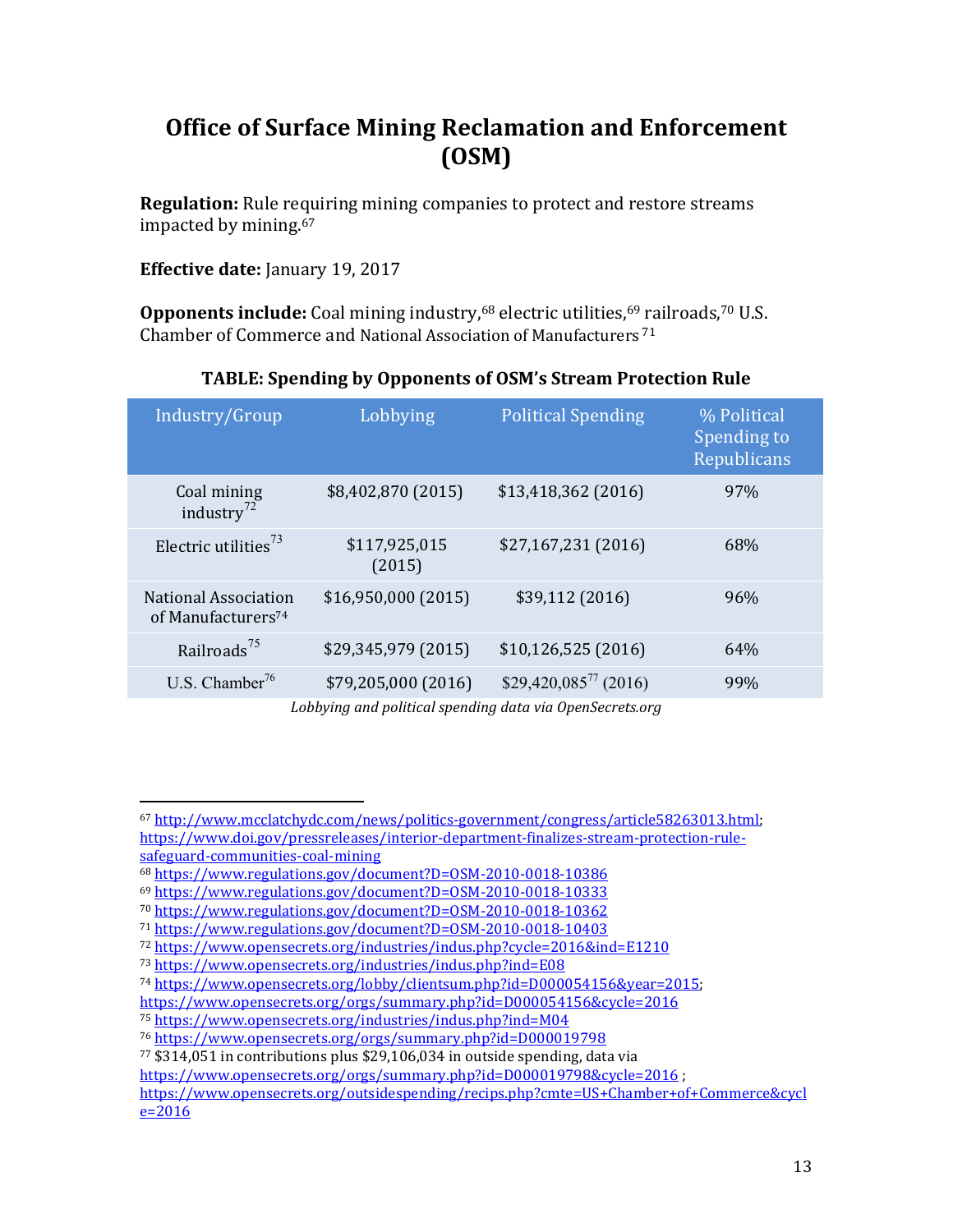## **DEPARTMENT OF LABOR (DOL) Wage and Hour Division (WHD)**

**Regulation:** Establishing paid sick leave for federal contractor employees.<sup>78</sup>

**Effective date:** November 29, 2016

**Opponents include:** National Association of Manufacturers,<sup>79</sup> U.S. Chamber of Commerce80

### TABLE: Spending by Opponents of WHD's Paid Sick Leave Rule

| Industry/Group                                         | Lobbying            | <b>Political Spending</b> | % Political<br>Spending to<br>Republicans |
|--------------------------------------------------------|---------------------|---------------------------|-------------------------------------------|
| National Association<br>of Manufacturers <sup>81</sup> | \$16,950,000(2015)  | \$39,112 (2016)           | 96%                                       |
| U.S. Chamber $^{82}$                                   | \$79,205,000 (2016) | $$29,420,085^{83} (2016)$ | 99%                                       |
|                                                        |                     |                           |                                           |

Lobbying and political spending data via OpenSecrets.org

## **Federal Acquisition Regulation (FAR)**

**Regulation:** Requiring prospective federal contractors to disclose labor law violations, preventing contractors from using forced arbitration to deny employees' civil rights, and other reforms contained in the Obama administration's Fair Pay and Safe Workplaces executive order.<sup>84</sup>

**Effective date:** October 25, 2016

 

**Opponents include:** National Association of Manufacturers,<sup>85</sup> U.S. Chamber of Commerce86

<sup>78</sup> https://www.federalregister.gov/documents/2016/09/30/2016-22964/establishing-paid-sickleave-for-federal-contractors

<sup>79</sup> https://www.regulations.gov/document?D=WHD-2016-0001-0269

<sup>80</sup> https://www.regulations.gov/document?D=WHD-2016-0001-0294

<sup>81</sup> https://www.opensecrets.org/lobby/clientsum.php?id=D000054156&year=2015; 

https://www.opensecrets.org/orgs/summary.php?id=D000054156&cycle=2016

<sup>82</sup> https://www.opensecrets.org/orgs/summary.php?id=D000019798

 $83$  \$314,051 in contributions plus \$29,106,034 in outside spending, data via

https://www.opensecrets.org/orgs/summary.php?id=D000019798&cycle=2016 ;

https://www.opensecrets.org/outsidespending/recips.php?cmte=US+Chamber+of+Commerce&cycl  $e = 2016$ 

<sup>84</sup> https://www.dol.gov/asp/fairpayandsafeworkplaces/; 

https://www.regulations.gov/document?D=DOL\_FRDOC\_0001-0915

<sup>85</sup> https://www.regulations.gov/document?D=FAR-2014-0025-0705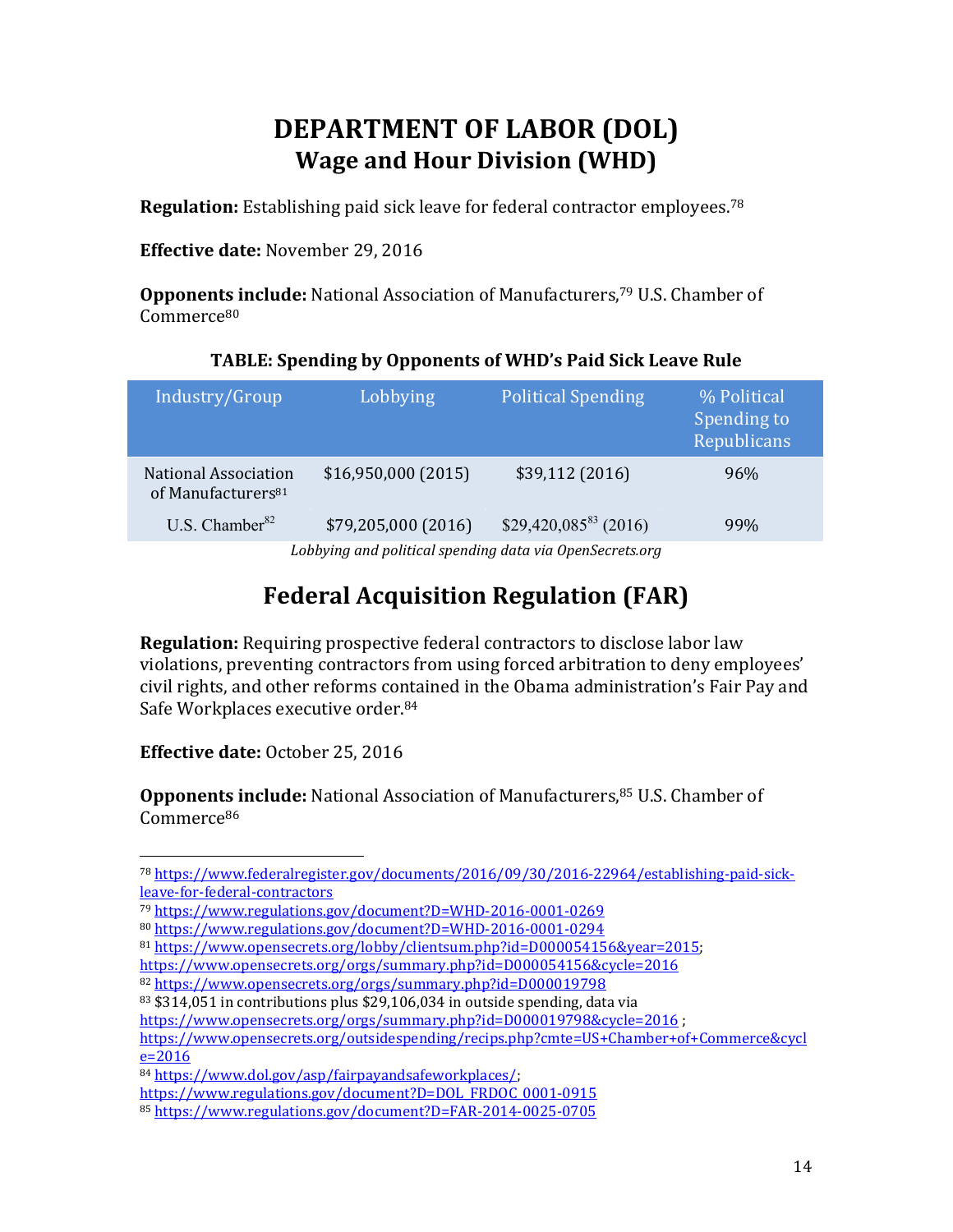| Industry/Group                                                | Lobbying            | <b>Political Spending</b> | % Political<br>Spending to<br>Republicans |
|---------------------------------------------------------------|---------------------|---------------------------|-------------------------------------------|
| <b>National Association</b><br>of Manufacturers <sup>87</sup> | \$16,950,000(2015)  | \$39,112(2016)            | 96%                                       |
| U.S. Chamber <sup>88</sup>                                    | \$79,205,000 (2016) | $$29,420,085^{89} (2016)$ | 99%                                       |

#### TABLE: Spending by Opponents of FAR's Fair Pay and Safe Workplaces Rule

Lobbying and political spending data via OpenSecrets.org

## **DEPARTMENT OF TRANSPORTATION (DOT) and ENVIRONMENTAL PROTECTION AGENCY (EPA)**

**Regulation:** Strengthened greenhouse gas emissions and fuel efficiency standards for trucks. $90$ 

**Effective date:** December 27, 2016

**Opponents include:** Trucking industry<sup>91</sup>

### TABLE: Spending by Opponents of DOT and EPA's Truck Fuel Efficiency **Standards**

| Industry/Group                  | Lobbying (2015) | <b>Political Spending</b><br>(2016) | % Political<br>Spending to<br>Republicans |
|---------------------------------|-----------------|-------------------------------------|-------------------------------------------|
| Trucking industry <sup>92</sup> | \$9,220,480     | \$7,758,217                         | 81\%                                      |
|                                 |                 |                                     |                                           |

Lobbying and political spending data via OpenSecrets.org

<u> 1989 - Andrea San Andrea San Andrea San Andrea San Andrea San Andrea San Andrea San Andrea San Andrea San An</u>

<sup>86</sup> https://www.uschamber.com/press-release/us-chamber-blasts-fair-pay-and-safe-workplacesexecutive-order-overreaching-and

<sup>87</sup> https://www.opensecrets.org/lobby/clientsum.php?id=D000054156&year=2015; https://www.opensecrets.org/orgs/summary.php?id=D000054156&cycle=2016

<sup>88</sup> https://www.opensecrets.org/orgs/summary.php?id=D000019798

 $89$  \$314,051 in contributions plus \$29,106,034 in outside spending, data via

https://www.opensecrets.org/orgs/summary.php?id=D000019798&cycle=2016;

https://www.opensecrets.org/outsidespending/recips.php?cmte=US+Chamber+of+Commerce&cycl  $e = 2016$ 

<sup>90</sup> https://www.regulations.gov/docket?D=EPA-HQ-OAR-2014-0827

<sup>91</sup> https://www.regulations.gov/document?D=EPA-HQ-OAR-2014-0827-1293; 

https://www.regulations.gov/document?D=EPA-HQ-OAR-2014-0827-1215

<sup>92</sup> https://www.opensecrets.org/industries/indus.php?cycle=2016&ind=M03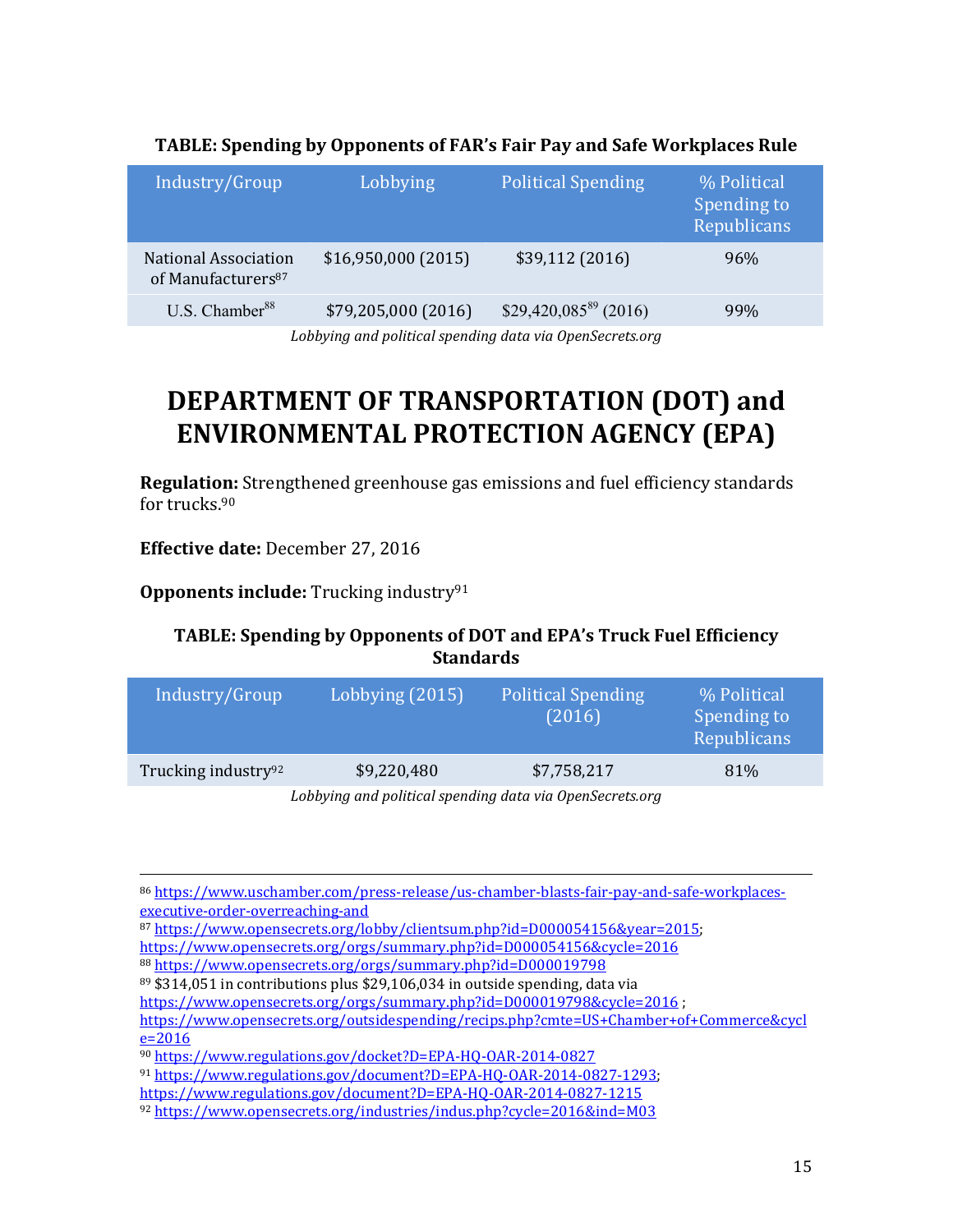## **ENVIRONMENTAL PROTECTION AGENCY (EPA)**

**Regulation:** Reducing greenhouse gas emissions from aircraft.<sup>93</sup>

**Effective date:** September 14, 2016

**Opponents include:** Air transport industry<sup>94</sup>

### TABLE: Spending by Opponents of EPA's Aircraft Emissions Standards

| Industry/Group                          | Lobbying (2015) | <b>Political Spending</b><br>(2016) | % Political<br>Spending to<br>Republicans |
|-----------------------------------------|-----------------|-------------------------------------|-------------------------------------------|
| Air transport<br>industry <sup>95</sup> | \$81,802,628    | \$17,709,770                        | 63%                                       |

Lobbying and political spending data via OpenSecrets.org

<sup>93</sup> https://www.regulations.gov/docket?D=EPA-HQ-OAR-2014-0828; 

https://www.nytimes.com/2015/06/11/business/energy-environment/epa-says-it-will-set-rulesfor-airplane-emissions.html

<sup>94</sup> https://www.regulations.gov/document?D=EPA-HQ-OAR-2014-0828-0747

<sup>95</sup> https://www.opensecrets.org/industries/indus.php?cycle=2016&ind=M01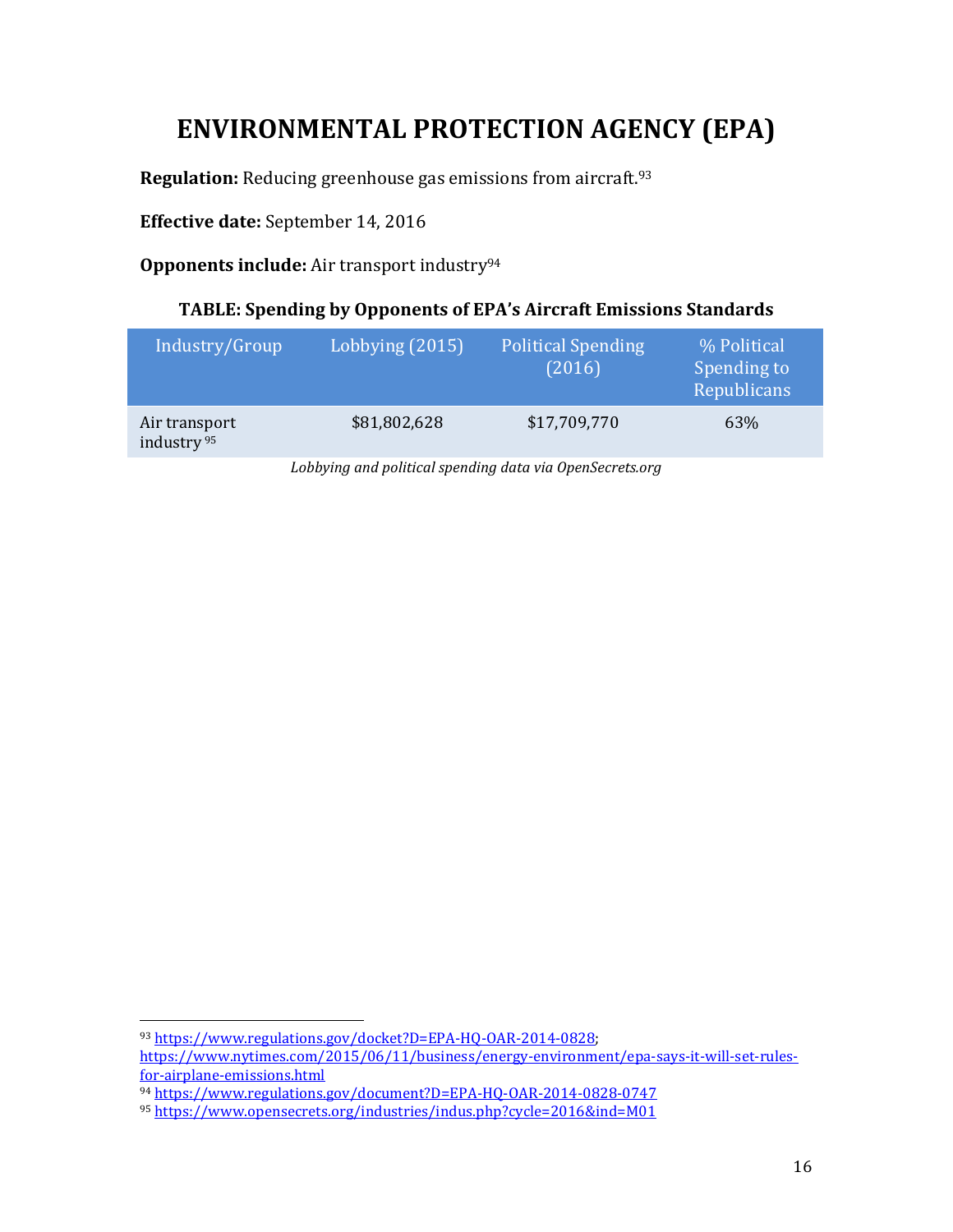# **EQUAL EMPLOYMENT OPPORTUNITY COMMISSION (EEOC)**

**Regulation:** Collection of additional of pay data from employers to address sex and race pay inequities.<sup>96</sup>

#### **Effective date:** Not yet announced.

**Opponents include:** Construction industry,<sup>97</sup> retailers,<sup>98</sup> U.S. Chamber of Commerce99

### **TABLE: Spending by Opponents of FAR's Fair Pay and Safe Workplaces Rule**

| Industry/Group                          | Lobbying            | <b>Political Spending</b> | % Political<br>Spending to<br>Republicans |
|-----------------------------------------|---------------------|---------------------------|-------------------------------------------|
| Construction<br>industry <sup>100</sup> | \$54,321,989 (2015) | \$102,888,614<br>(2016)   | 67%                                       |
| Retailers <sup>101</sup>                | \$58,470,664 (2015) | \$63,094,297 (2016)       | 57%                                       |
| U.S. Chamber <sup>102</sup>             | \$79,205,000 (2016) | \$2,9420,085103<br>(2016) | 99%                                       |
|                                         |                     |                           |                                           |

Lobbying and political spending data via OpenSecrets.org

 

 $103$  \$314,051 in contributions plus \$29,106,034 in outside spending, data via

<sup>96</sup> https://www.federalregister.gov/documents/2016/02/01/2016-01544/agency-informationcollection-activities-revision-of-the-employer-information-report-eeo-1-and ; 

https://www.regulations.gov/docket?D=EEOC-2016-0002

<sup>97</sup> https://www.regulations.gov/document?D=EEOC-2016-0002-0286

<sup>98</sup> https://www.regulations.gov/document?D=EEOC-2016-0002-0883

<sup>99</sup> https://www.regulations.gov/document?D=EEOC-2016-0002-0922

<sup>100</sup> https://www.opensecrets.org/industries/indus.php?cycle=2016&ind=C

<sup>101</sup> https://www.opensecrets.org/industries/indus.php?ind=N03

<sup>102</sup> https://www.opensecrets.org/orgs/summary.php?id=D000019798

https://www.opensecrets.org/orgs/summary.php?id=D000019798&cycle=2016 ;

https://www.opensecrets.org/outsidespending/recips.php?cmte=US+Chamber+of+Commerce&cycl  $e = 2016$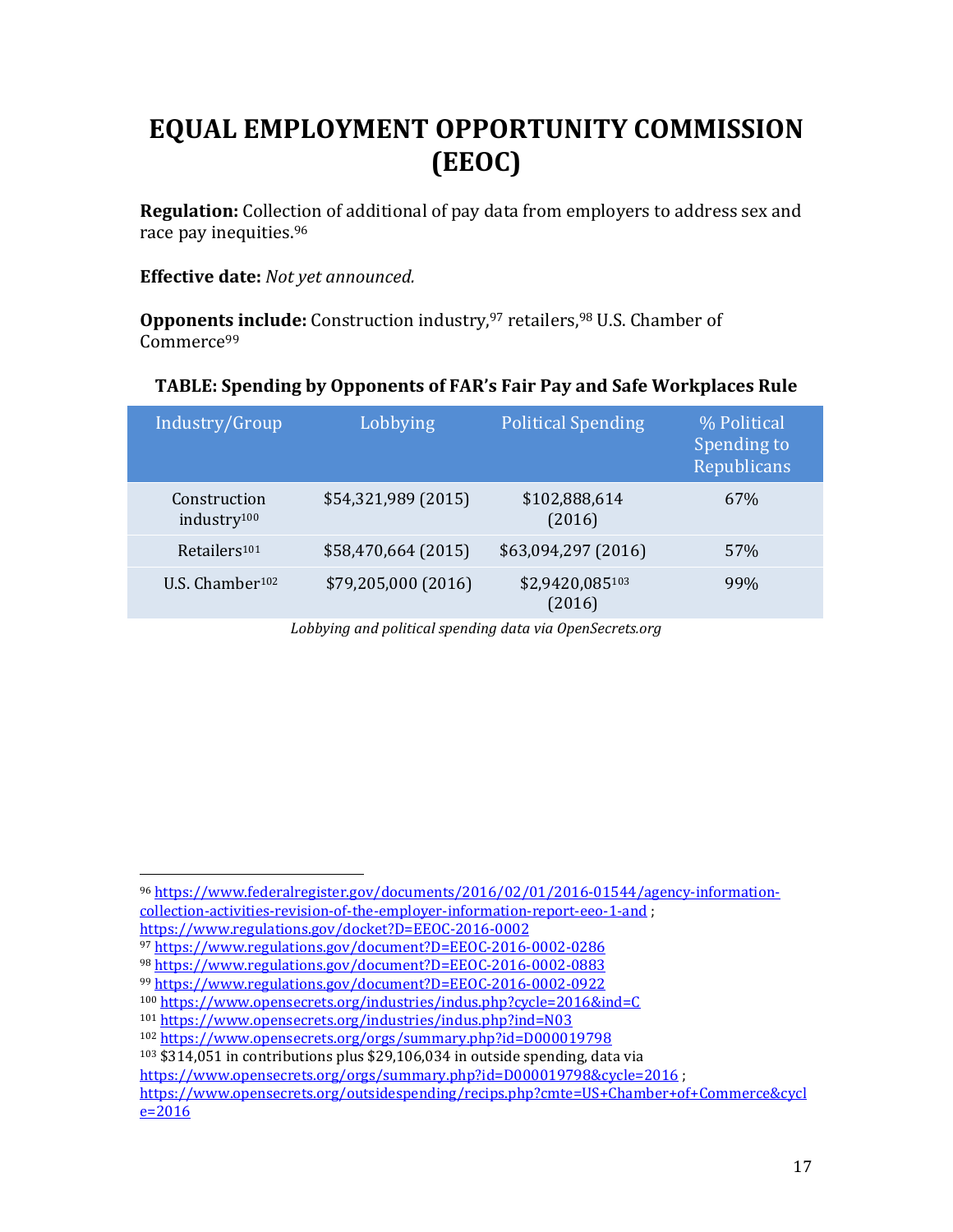## **IRS** and the **TREASURY DEPARTMENT**

**Regulation:** Tax reform to reduce corporations' incentives shelter taxes abroad through "inversions."<sup>104</sup>

**Effective date:** October 21, 2016

**Opponents include:** Corporate accountants/tax preparers,<sup>105</sup> commercial banks,<sup>106</sup> finance/credit industry,<sup>107</sup> insurance industry,<sup>108</sup> NAM,<sup>109</sup> U.S. Chamber<sup>110</sup>

#### **TABLE: Spending by Opponents of IRS and Treasury's Inversion Regulations**

| (2016)                                  | % Political<br>Spending to<br>Republicans |
|-----------------------------------------|-------------------------------------------|
| \$14,980,000 (2015)<br>\$22,773,933     | 56%                                       |
| \$64,072,735 (2015)<br>\$40,807,098     | 69%                                       |
| \$33,847,594 (2015)<br>\$11,578,173     | 62%                                       |
| \$78,974,278<br>\$157,514,782<br>(2015) | 65%                                       |
| \$16,950,000 (2015)<br>\$39,112         | 96%                                       |
| \$79,205,000 (2016)<br>\$2,9420,085117  | 99%                                       |
|                                         | <b>Political Spending</b><br>Lobbying     |

Lobbying and political spending data via OpenSecrets.org

cash-pool-issues-still-abound-under-treasurys-final-debt-equity-tax-regs

 <sup>104</sup> https://www.regulations.gov/document?D=IRS-2016-0040-0002; 

https://www.regulations.gov/document?D=IRS-2016-0014-0002 : http://thehill.com/policy/finance/301131-

<sup>105</sup> https://www.regulations.gov/document?D=IRS-2016-0014-0157; 

https://www.regulations.gov/document?D=IRS-2016-0014-0201

<sup>106</sup> https://www.regulations.gov/document?D=IRS-2016-0014-0165

<sup>107</sup> https://www.regulations.gov/document?D=IRS-2016-0014-0175

<sup>108</sup> https://www.regulations.gov/document?D=IRS-2016-0014-0149

<sup>109</sup> https://www.regulations.gov/document?D=IRS-2016-0014-0142

<sup>110</sup> https://www.regulations.gov/document?D=IRS-2016-0014-0094 <sup>111</sup> https://www.opensecrets.org/industries/indus.php?cycle=2016&ind=F11

<sup>112</sup> https://www.opensecrets.org/industries/indus.php?ind=F03

<sup>113</sup> https://www.opensecrets.org/industries/indus.php?cycle=2016&ind=F06

<sup>114</sup> https://www.opensecrets.org/industries/lobbying.php?cycle=2016&ind=F09

<sup>115</sup> https://www.opensecrets.org/lobby/clientsum.php?id=D000054156&year=2015; 

https://www.opensecrets.org/orgs/summary.php?id=D000054156&cycle=2016

<sup>116</sup> https://www.opensecrets.org/orgs/summary.php?id=D000019798

 $117$  \$314,051 in contributions plus \$29,106,034 in outside spending, data via

https://www.opensecrets.org/orgs/summary.php?id=D000019798&cycle=2016 ;

https://www.opensecrets.org/outsidespending/recips.php?cmte=US+Chamber+of+Commerce&cycle=2016